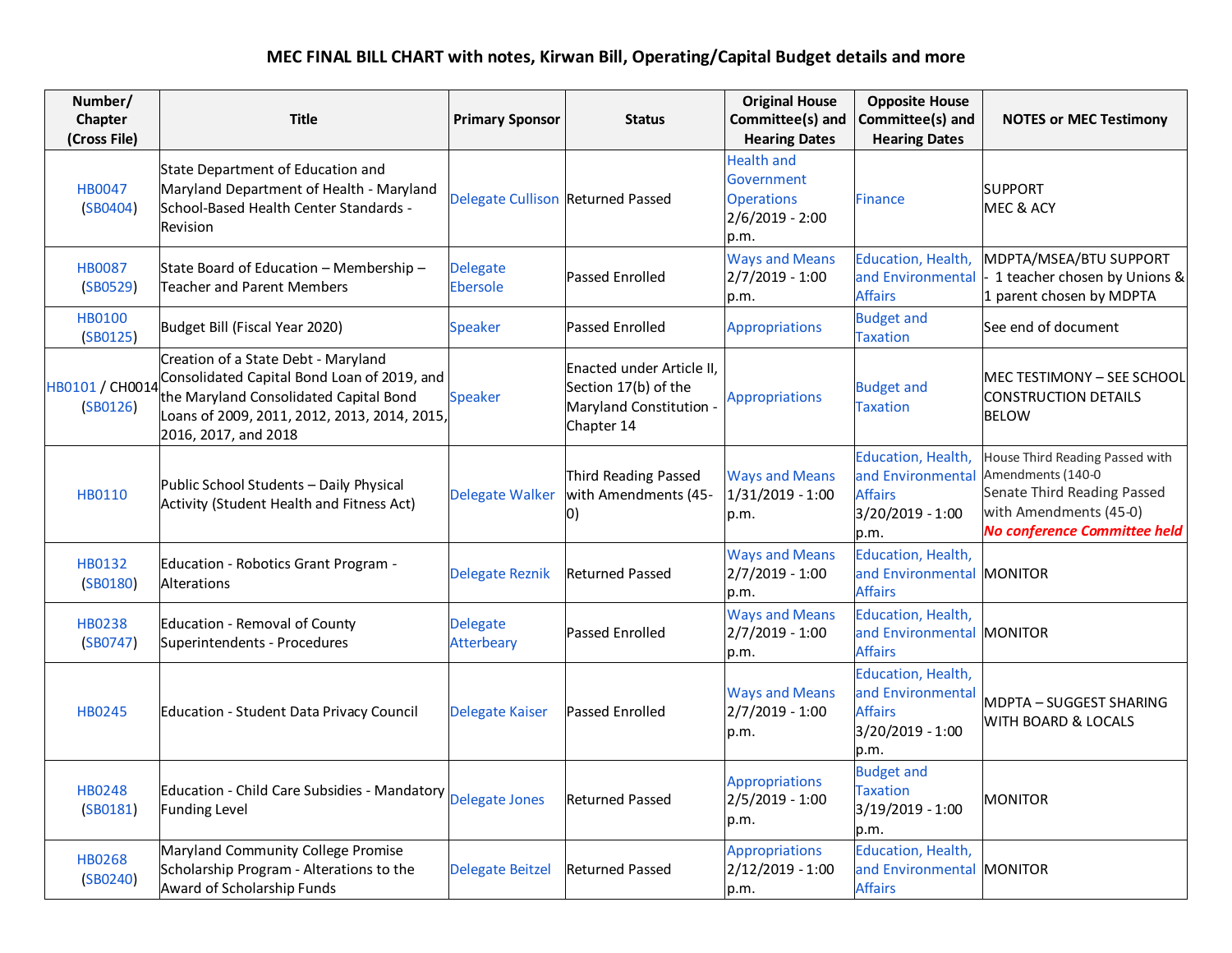| Number/<br>Chapter<br>(Cross File) | <b>Title</b>                                                                                                          | <b>Primary Sponsor</b>                   | <b>Status</b>          | <b>Original House</b><br>Committee(s) and<br><b>Hearing Dates</b>           | <b>Opposite House</b><br>Committee(s) and<br><b>Hearing Dates</b>                     | <b>NOTES or MEC Testimony</b>                                                                  |
|------------------------------------|-----------------------------------------------------------------------------------------------------------------------|------------------------------------------|------------------------|-----------------------------------------------------------------------------|---------------------------------------------------------------------------------------|------------------------------------------------------------------------------------------------|
| HB0343<br>(SB0464)                 | School Bus Monitoring Cameras - Civil<br>Penalty - Sunset Repeal                                                      | <b>Delegate Lopez</b>                    | <b>Returned Passed</b> | <b>Environment and</b><br>Transportation<br>2/14/2019 - 1:00<br>p.m.        | <b>Judicial</b><br>Proceedings                                                        | <b>MONITOR</b>                                                                                 |
| <b>HB0355</b>                      | Education - County Boards of Education -<br><b>Disclosures and Requirements</b>                                       | <b>Delegate</b><br><b>Patterson</b>      | <b>Passed Enrolled</b> | <b>Ways and Means</b><br>$3/7/2019 - 1:00$<br>p.m.                          | Education, Health,<br><b>Affairs</b><br>3/28/2019 - 1:00<br>p.m.                      | and Environmental If you deal with local boards,<br>you may want to read or share<br>this bill |
| <b>HB0440</b>                      | Pathways in Technology Early College High<br>(P-TECH) Expansion Act of 2019                                           | <b>Delegate Harrison Returned Passed</b> |                        | <b>Ways and Means</b><br>$3/7/2019 - 1:00$<br>p.m.<br><b>Appropriations</b> | Education, Health,<br>and Environmental MONITOR<br><b>Affairs</b>                     |                                                                                                |
| <b>HB0486</b><br>(SB0541)          | <b>Education - Personnel Matters - Child Sexual</b><br>Abuse and Sexual Misconduct Prevention                         | <b>Delegate Wilson</b>                   | <b>Returned Passed</b> | <b>Ways and Means</b><br>2/14/2019 - 1:00<br>p.m.                           | Education, Health,<br>and Environmental MONITOR<br><b>Affairs</b>                     |                                                                                                |
| <b>HB0606</b>                      | Juvenile Justice Reform Council                                                                                       | <b>Delegate</b><br>Clippinger            | <b>Passed Enrolled</b> | Judiciary<br>$2/21/2019 - 1:00$<br>p.m.                                     | Judicial<br><b>Proceedings</b><br>3/26/2019 - 12:00<br>p.m.                           | Attn. ACY, ACLU, MDPTA, DRM                                                                    |
| HB0611                             | Special Education - Individualized Education<br>Programs - Timeline for Independent<br><b>Educational Evaluations</b> | <b>Delegate Guyton</b>                   | <b>Returned Passed</b> | <b>Ways and Means</b><br>2/21/2019 - 1:00<br>p.m.                           | Education, Health,<br>and Environmental<br><b>Affairs</b><br>3/20/2019 - 1:00<br>p.m. | ATTN. MDPTA, DRM & PAC                                                                         |
| <b>HB0657</b><br>(SB0896)          | Arts Education in Maryland Schools Alliance<br>Grant                                                                  | Delegate<br><b>McIntosh</b>              | <b>Returned Passed</b> | <b>Appropriations</b><br>2/19/2019 - 1:00<br>p.m.                           | <b>Budget and</b><br><b>Taxation</b><br>3/19/2019 - 1:00<br>p.m.                      | <b>AEMS &amp; MEC - SUPPORT</b>                                                                |
| <b>HB0659</b>                      | Juvenile Law - Continued Detention -<br>Minimum Age                                                                   | <b>Delegate Shetty</b>                   | <b>Returned Passed</b> | Judiciary<br>2/21/2019 - 1:00<br>p.m.                                       | Judicial<br><b>Proceedings</b><br>3/26/2019 - 12:00<br>p.m.                           | Attn. ACY, ACLU, MDPTA, DRM                                                                    |
| <b>HB0704</b>                      | Maryland Longitudinal Data System - Student Delegate<br>Data and Governing Board                                      | Washington                               | <b>Passed Enrolled</b> | <b>Ways and Means</b><br>$2/21/2019 - 1:00$<br>p.m.                         | Education, Health,<br>and Environmental<br><b>Affairs</b><br>3/20/2019 - 1:00<br>p.m. | Everyone may want to review<br>and check out their website for<br>new policy and resources     |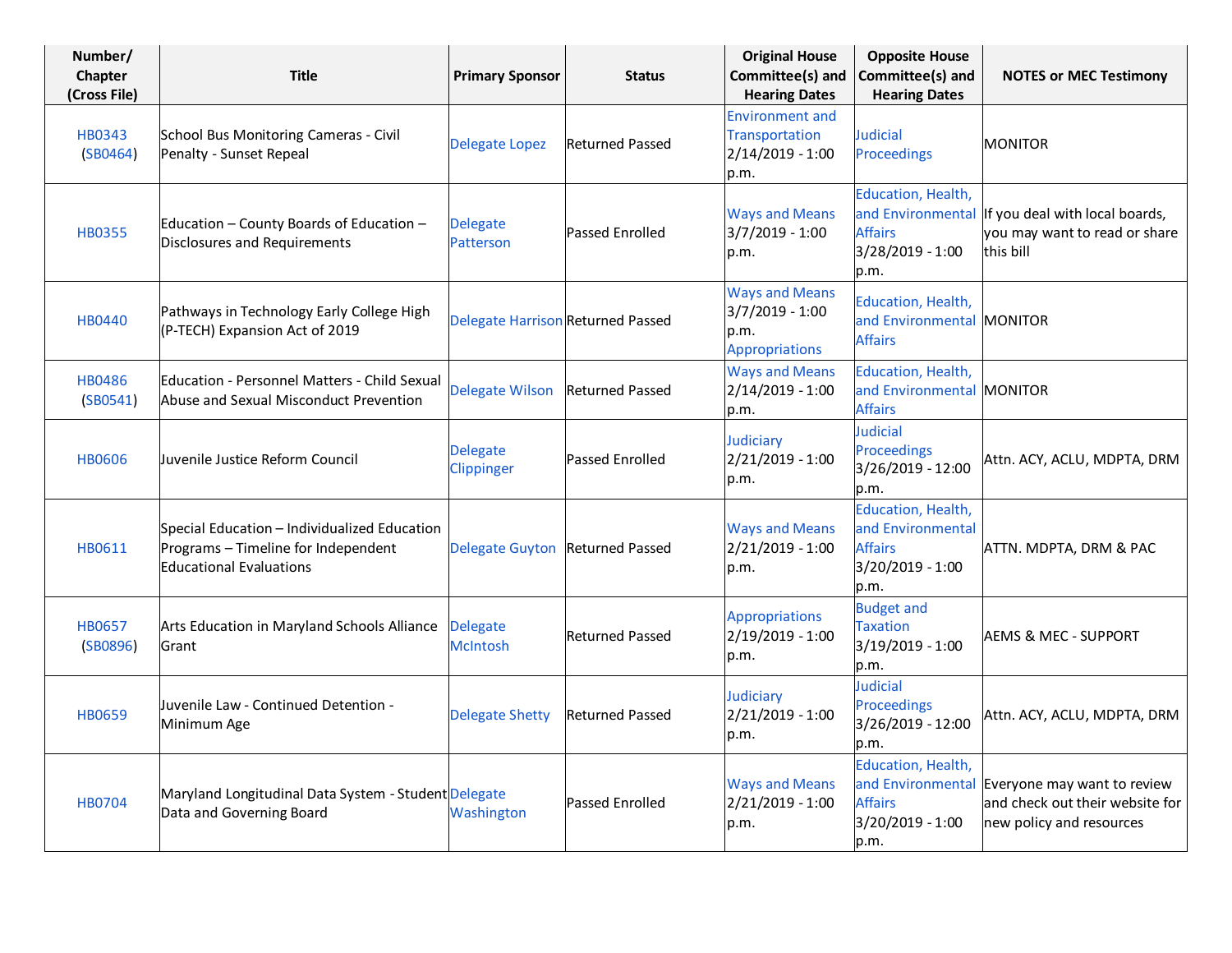| Number/<br>Chapter<br>(Cross File) | <b>Title</b>                                                                                                                  | <b>Primary Sponsor</b>              | <b>Status</b>          | <b>Original House</b><br>Committee(s) and<br><b>Hearing Dates</b>                                      | <b>Opposite House</b><br>Committee(s) and<br><b>Hearing Dates</b>                     | <b>NOTES or MEC Testimony</b>                                                                              |
|------------------------------------|-------------------------------------------------------------------------------------------------------------------------------|-------------------------------------|------------------------|--------------------------------------------------------------------------------------------------------|---------------------------------------------------------------------------------------|------------------------------------------------------------------------------------------------------------|
| HB0725<br>(SB0766)                 | Public Schools - Student Discipline -<br>Restorative Approaches                                                               | <b>Delegate</b><br>Charkoudian      | <b>Passed Enrolled</b> | <b>Ways and Means</b><br>2/28/2019 - 1:00<br>p.m.                                                      | Education, Health,<br>and Environmental<br><b>Affairs</b><br>3/27/2019 - 1:00<br>p.m. | Attn. ACY, ACLU, MDPTA, DRM<br>Testimony - MEC, ACY, ACY,<br>???                                           |
| <b>HB0844</b>                      | Public Schools - School Psychologists -<br>Reports                                                                            | <b>Delegate Reilly</b>              | <b>Returned Passed</b> | <b>Ways and Means</b><br>$3/1/2019 - 1:00$<br>p.m.                                                     | Education, Health,<br>and Environmental<br><b>Affairs</b><br>3/20/2019 - 1:00<br>p.m. | Everyone                                                                                                   |
| HB1007<br>(SB0739)                 | Child Advocacy Centers - Expansion                                                                                            | <b>Delegate Shetty</b>              | <b>Passed Enrolled</b> | <b>Appropriations</b><br>3/7/2019 - 1:00<br>p.m.                                                       | Judicial<br>Proceedings                                                               | Community Schools & MDPTA                                                                                  |
| HB1113<br>(SB0640)                 | State Government - Office of Program<br>Evaluation and Government Accountability<br>and Maryland Program Evaluation Act       | <b>Delegate</b><br><b>Hettleman</b> | <b>Returned Passed</b> | <b>Appropriations</b><br>$3/1/2019 - 1:30$<br>p.m.<br><b>Rules and Executive</b><br><b>Nominations</b> | <b>Rules</b>                                                                          | <b>MONITOR</b>                                                                                             |
| HB1144<br>(SB0964)                 | County Boards of Education - Equal Access to<br>Public Services for Individuals With Limited<br>English Proficiency           | Delegate Lehman Passed Enrolled     |                        | <b>Ways and Means</b><br>$3/1/2019 - 1:00$<br>p.m.                                                     | Education, Health,<br>and Environmental<br><b>Affairs</b>                             | Attn. CASA, MDPTA, ACLU,<br><b>NAACP</b>                                                                   |
| <b>HB1186</b><br>(SB0465)          | Nonpublic Schools - Fire Drill Requirements -<br><b>State Fire Prevention Code</b>                                            | <b>Delegate</b><br><b>Ebersole</b>  | <b>Returned Passed</b> | <b>Ways and Means</b><br>$3/7/2019 - 1:00$<br>p.m.                                                     | Education, Health,<br>and Environmental<br><b>Affairs</b>                             | <b>ATTN: BOOST COALITION</b>                                                                               |
| HB1206                             | Maryland Longitudinal Data System Center -<br>Data Matching                                                                   | <b>Delegate Kaiser</b>              | <b>Returned Passed</b> | <b>Ways and Means</b><br>$3/7/2019 - 1:00$<br>p.m.<br><b>Appropriations</b>                            | Education, Health,<br>and Environmental<br><b>Affairs</b><br>3/27/2019 - 1:00<br>p.m. | Everyone                                                                                                   |
| <b>HB1255</b>                      | School Bus Transition - Zero-Emission<br>Vehicles - Grant Program and Fund                                                    | <b>Delegate Fraser-</b><br>Hidalgo  | <b>Returned Passed</b> | <b>Ways and Means</b><br>$3/7/2019 - 1:00$<br>p.m.<br><b>Environment and</b><br><b>Transportation</b>  | Education, Health,<br>and Environmental<br><b>Affairs</b><br>3/26/2019 - 1:00<br>p.m. | Rick is hearing significant<br>concerns from local systems<br>with high cost, estimated up to<br>\$350,000 |
| <b>HB1259</b>                      | Education - Collective Bargaining for<br>Noncertificated Employees - Supervisory<br><b>Employees and Management Personnel</b> | <b>Delegate</b><br><b>Ebersole</b>  | <b>Returned Passed</b> | <b>Ways and Means</b><br>$3/7/2019 - 1:00$<br>p.m.                                                     | <b>Finance</b><br>3/26/2019 - 1:00<br>p.m.                                            | THIS COULD IMPACT LEA<br><b>BUDGETS IN FUTURE</b>                                                          |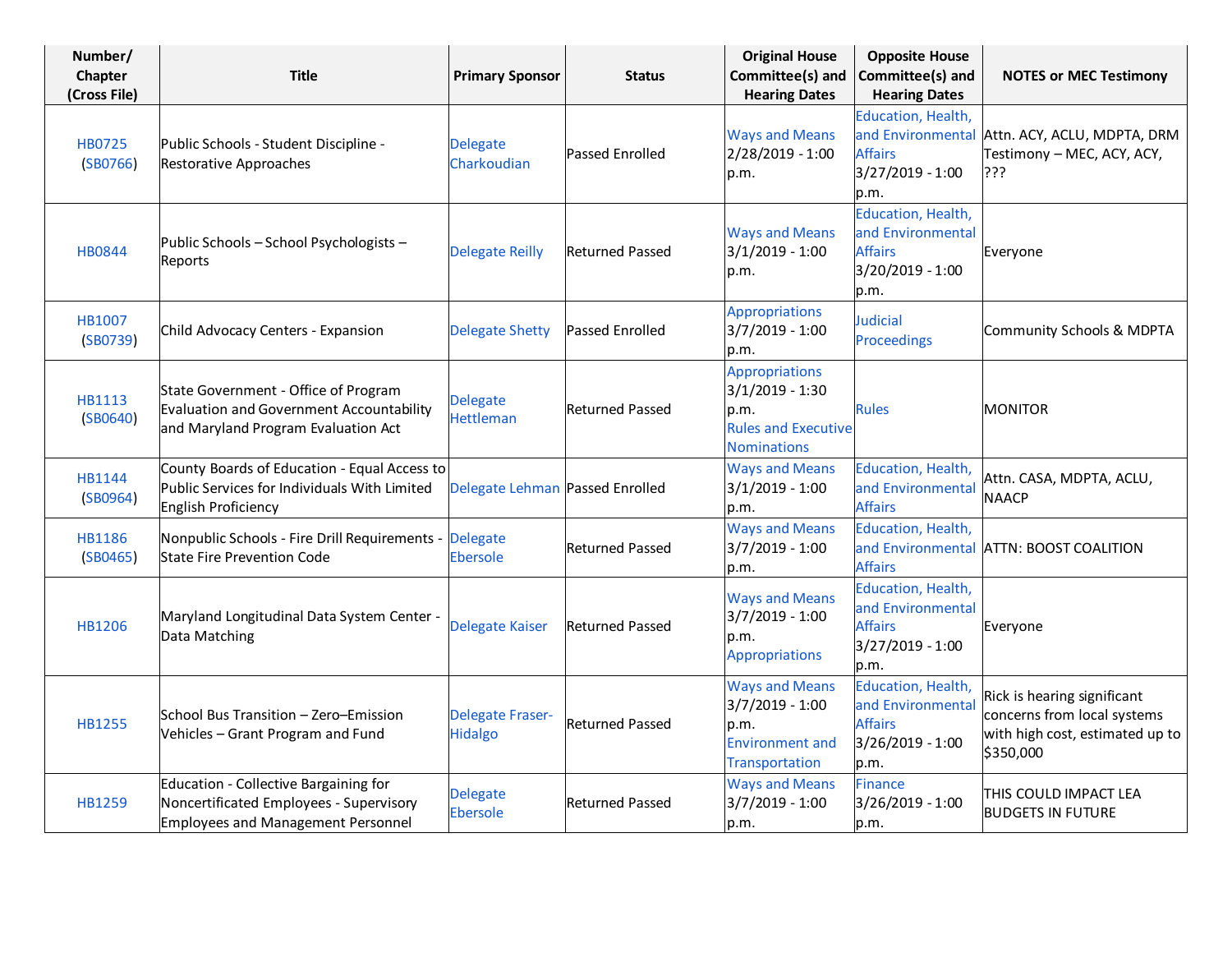| Number/<br>Chapter<br>(Cross File) | <b>Title</b>                                                                                                 | <b>Primary Sponsor</b>                       | <b>Status</b>                                                                              | <b>Original House</b><br>Committee(s) and<br><b>Hearing Dates</b>                                    | <b>Opposite House</b><br>Committee(s) and<br><b>Hearing Dates</b>                     | <b>NOTES or MEC Testimony</b>            |
|------------------------------------|--------------------------------------------------------------------------------------------------------------|----------------------------------------------|--------------------------------------------------------------------------------------------|------------------------------------------------------------------------------------------------------|---------------------------------------------------------------------------------------|------------------------------------------|
| HB1346                             | Public Safety - Student Peer Mediation<br>Program Fund - Establishment                                       | <b>Delegate Haynes</b>                       | Passed Enrolled                                                                            | <b>Appropriations</b><br>3/12/2019 - 1:00<br>p.m.                                                    | <b>Budget and</b><br><b>Taxation</b><br>3/27/2019 - 1:00<br>p.m.                      | ACY, ACLU, MDPTA                         |
| HB1349                             | Public Schools - Students With Sickle Cell<br>Disease - Revisions                                            | <b>Delegate</b><br>Patterson                 | <b>Returned Passed</b>                                                                     | <b>Ways and Means</b><br>$3/12/2019 - 1:00$<br>p.m.                                                  | Education, Health,<br>and Environmental<br><b>Affairs</b><br>3/27/2019 - 1:00<br>p.m. | <b>MONITOR</b>                           |
| HB1384<br>(SB0677)                 | Deaf or Hard of Hearing Individuals - Support Delegate<br>for Parents                                        | <b>Bhandari</b>                              | <b>Returned Passed</b>                                                                     | <b>Health and</b><br>Government<br><b>Operations</b>                                                 | Education, Health,<br>and Environmental<br><b>Affairs</b>                             | Special Needs Groups and<br><b>MDPTA</b> |
| (SB1040)                           | HB1407 / CH0016 Budget Reconciliation and Financing Act of<br>2019                                           | Chair,<br><b>Appropriations</b><br>Committee | Enacted under Article II,<br>Section 17(b) of the<br>Maryland Constitution -<br>Chapter 16 | <b>Appropriations</b><br>$3/5/2019 - 1:00$<br>p.m.                                                   | <b>Budget and</b><br><b>Taxation</b>                                                  | See back page                            |
| SB0127                             | Education - Public School Attendance -<br>Homeless Children                                                  | <b>Senator</b><br><b>Simonaire</b>           | <b>Returned Passed</b>                                                                     | Education, Health,<br>and Environmental Ways and Means<br><b>Affairs</b><br>1/30/2019 - 2:00<br>p.m. | 3/21/2019 - 1:00<br>p.m.                                                              | <b>MONITOR</b>                           |
|                                    |                                                                                                              | <b>Senator Pinsky</b>                        | Gubernatorial Veto<br>Override - Chapter 13                                                | Education, Health,<br>and Environmental Ways and Means<br><b>Affairs</b><br>1/30/2019 - 2:00<br>p.m. | 3/7/2019 - 1:00<br>p.m.                                                               | <b>MDPTA</b>                             |
| SB0181<br>(HB0248)                 | Education - Child Care Subsidies - Mandatory Senator King<br><b>Funding Level</b>                            |                                              | <b>Returned Passed</b>                                                                     | <b>Budget and</b><br><b>Taxation</b><br>$2/5/2019 - 2:30$<br>p.m.                                    | <b>Appropriations</b><br>3/19/2019 - 1:00<br>p.m.                                     | ACY, MDPTA                               |
| SB0240<br>(HB0268)                 | Maryland Community College Promise<br>Scholarship Program - Alterations to the<br>Award of Scholarship Funds | Senator Edwards Returned Passed              |                                                                                            | Education, Health,<br>and Environmental Appropriations<br><b>Affairs</b><br>2/20/2019 - 1:00<br>p.m. | 3/19/2019 - 1:00<br>p.m.                                                              | <b>MONITOR</b>                           |
| SB0260                             | Community Colleges - Maryland Community<br>College Promise Scholarships - Revisions                          | <b>Senator Pinsky</b>                        | <b>Passed Enrolled</b>                                                                     | Education, Health,<br>and Environmental Appropriations<br><b>Affairs</b><br>2/20/2019 - 1:00<br>p.m. | 3/19/2019 - 1:00<br>p.m.                                                              | <b>MONITOR</b>                           |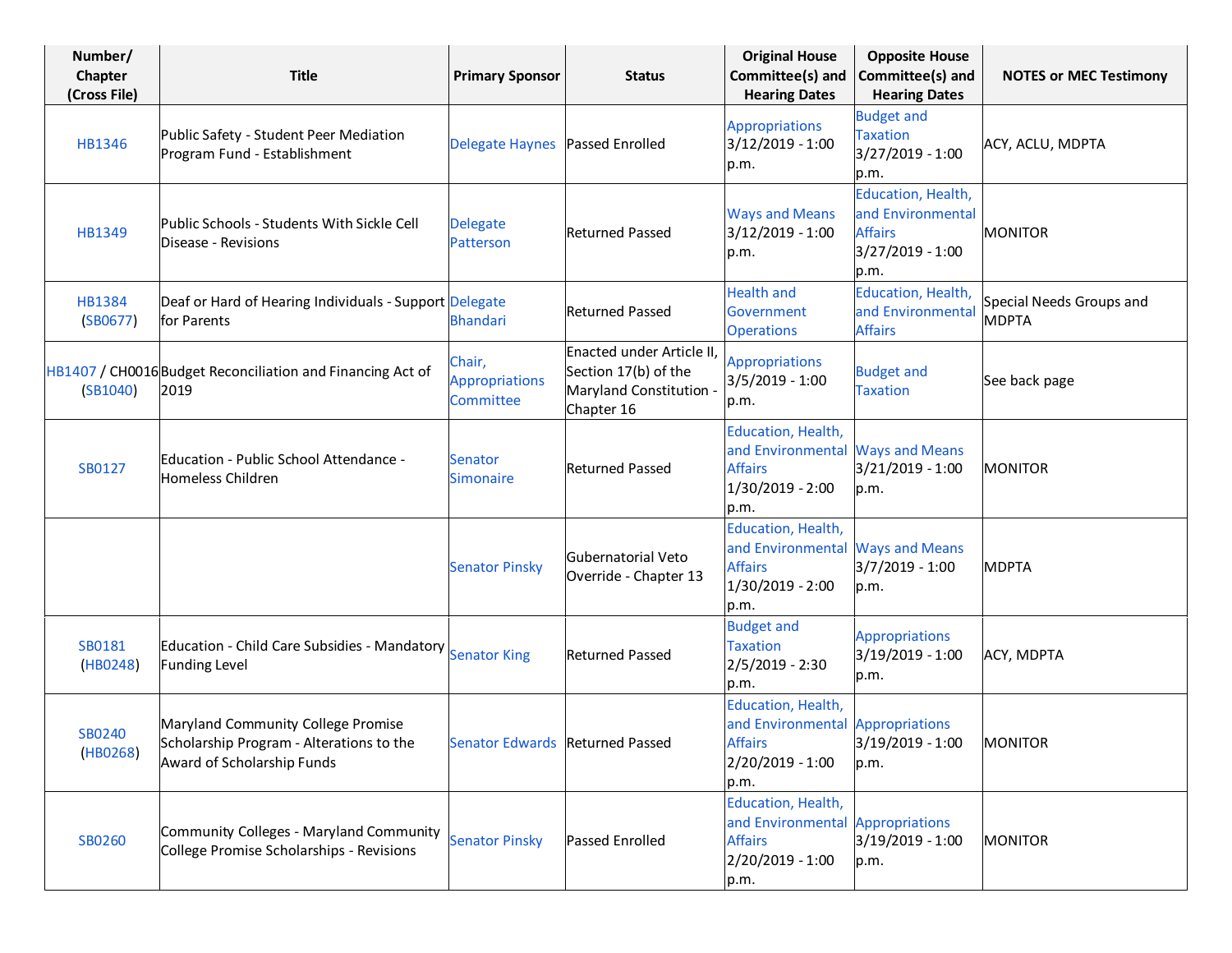| Number/<br>Chapter<br>(Cross File) | <b>Title</b>                                                                                                                        | <b>Primary Sponsor</b>          | <b>Status</b>          | <b>Original House</b><br>Committee(s) and<br><b>Hearing Dates</b>                                      | <b>Opposite House</b><br>Committee(s) and<br><b>Hearing Dates</b>                | <b>NOTES or MEC Testimony</b> |
|------------------------------------|-------------------------------------------------------------------------------------------------------------------------------------|---------------------------------|------------------------|--------------------------------------------------------------------------------------------------------|----------------------------------------------------------------------------------|-------------------------------|
| SB0318                             | Education - School Safety Subcabinet<br>Advisory Board - Membership                                                                 | Senator Feldman Returned Passed |                        | Education, Health,<br>and Environmental Ways and Means<br><b>Affairs</b><br>2/13/2019 - 1:00<br>p.m.   | 3/21/2019 - 1:00<br>p.m.                                                         | MDPTA, NAACP, CASA            |
| SB0334                             | County Boards of Education - Appointment<br>to Fill a Vacancy of an Elected Member -<br>Candidate Information Requests              | <b>Senator Hough</b>            | <b>Returned Passed</b> | Education, Health,<br>and Environmental Ways and Means<br><b>Affairs</b><br>2/13/2019 - 1:00<br>p.m.   | 3/21/2019 - 1:00<br>p.m.                                                         | <b>MDPTA</b>                  |
| SB0404<br>(HB0047)                 | State Department of Education and<br>Maryland Department of Health - Maryland<br>School-Based Health Center Standards -<br>Revision | <b>Senator Lam</b>              | <b>Returned Passed</b> | <b>Finance</b><br>2/20/2019 - 1:00<br>p.m.                                                             | <b>Health and</b><br>Government<br><b>Operations</b><br>3/20/2019 - 1:00<br>p.m. | <b>EVERYONE</b>               |
| SB0464<br>(HB0343)                 | School Bus Monitoring Cameras - Civil<br>Penalty - Sunset Repeal                                                                    | <b>Senator King</b>             | <b>Returned Passed</b> | Judicial<br>Proceedings<br>2/14/2019 - 12:00<br>p.m.                                                   | <b>Environment and</b><br>Transportation                                         | <b>MONITOR</b>                |
| SB0465<br>(HB1186)                 | Nonpublic Schools - Fire Drill Requirements -<br><b>State Fire Prevention Code</b>                                                  | <b>Senator King</b>             | <b>Returned Passed</b> | Education, Health,<br>and Environmental Ways and Means<br><b>Affairs</b><br>$2/13/2019 - 1:00$<br>p.m. | 3/21/2019 - 1:00<br>p.m.                                                         | <b>MONITOR</b>                |
| SB0529<br>(HB0087)                 | State Board of Education - Membership -<br><b>Teacher and Parent Members</b>                                                        | <b>Senator Zucker</b>           | <b>Returned Passed</b> | Education, Health,<br>and Environmental Ways and Means<br><b>Affairs</b><br>2/13/2019 - 1:00<br>p.m.   | 4/5/2019 - 1:00<br>p.m.                                                          | <b>MDPTA</b>                  |
| SB0541<br>(HB0486)                 | Education - Personnel Matters - Child Sexual<br>Abuse and Sexual Misconduct Prevention                                              | <b>Senator Lam</b>              | <b>Returned Passed</b> | Education, Health,<br>and Environmental Ways and Means<br><b>Affairs</b><br>2/13/2019 - 1:00<br>p.m.   | 3/21/2019 - 1:00<br>p.m.                                                         | <b>MONITOR</b>                |
| SB0567                             | Workgroup to Study Child Custody Court<br>Proceedings Involving Child Abuse or<br>Domestic Violence Allegations                     | <b>Senator Lee</b>              | <b>Returned Passed</b> | Judicial<br>Proceedings<br>3/6/2019 - 12:00<br>p.m.                                                    | Judiciary<br>4/3/2019 - 1:00<br>p.m.                                             | <b>MONITOR</b>                |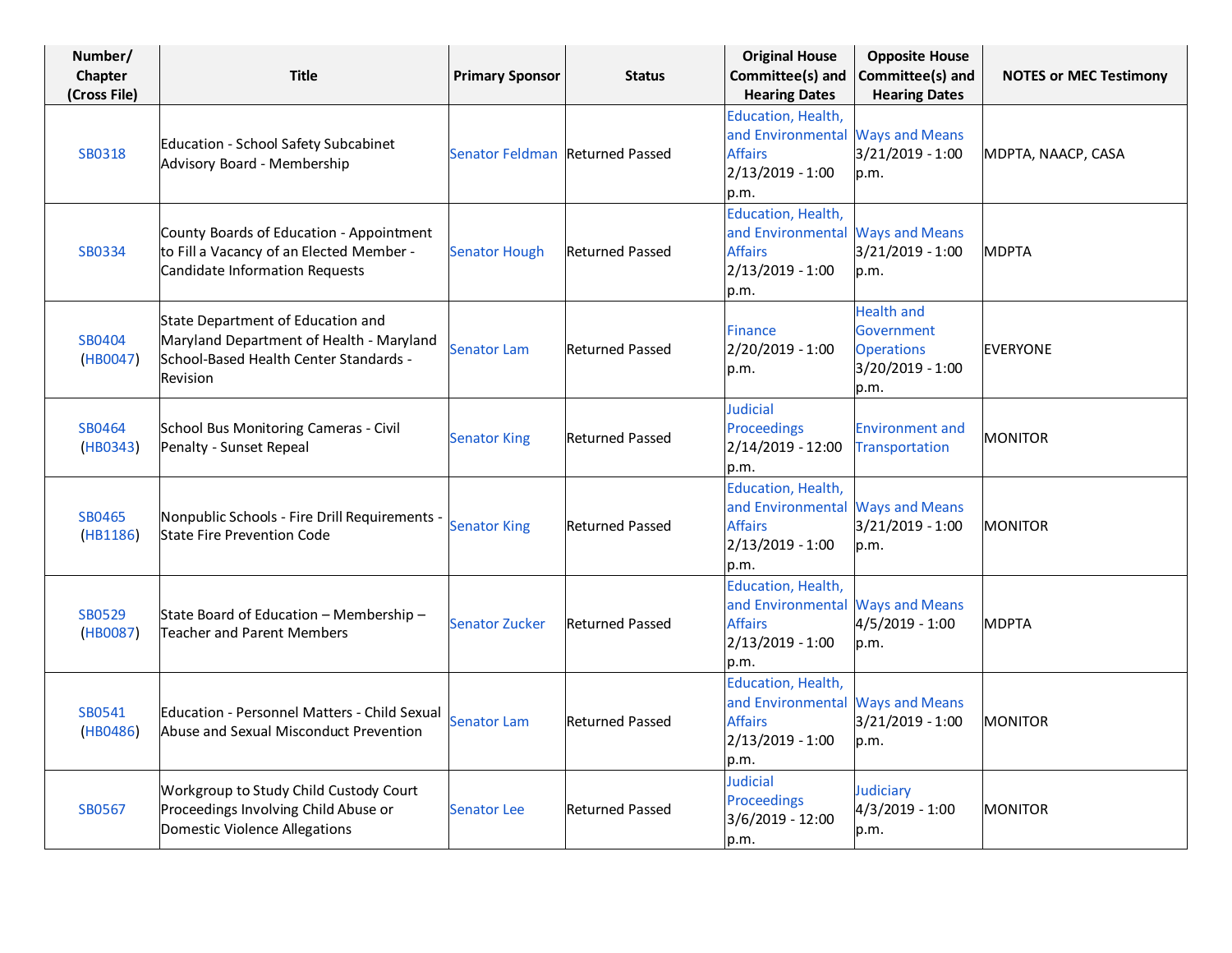| Number/<br>Chapter<br>(Cross File) | <b>Title</b>                                                                                                                                                                 | <b>Primary Sponsor</b> | <b>Status</b>          | <b>Original House</b><br>Committee(s) and<br><b>Hearing Dates</b>                                    | <b>Opposite House</b><br>Committee(s) and<br><b>Hearing Dates</b>                                     | <b>NOTES or MEC Testimony</b>                     |
|------------------------------------|------------------------------------------------------------------------------------------------------------------------------------------------------------------------------|------------------------|------------------------|------------------------------------------------------------------------------------------------------|-------------------------------------------------------------------------------------------------------|---------------------------------------------------|
| <b>SB0568</b>                      | Crimes - Child Abuse and Neglect - Failure to<br>Report                                                                                                                      | <b>Senator Lee</b>     | <b>Passed Enrolled</b> | <b>Judicial</b><br>Proceedings<br>2/22/2019 - 12:00<br>p.m.                                          | Judiciary<br>3/27/2019 - 1:00<br>p.m.                                                                 | <b>MONITOR</b>                                    |
| <b>SB0640</b><br>(HB1113)          | State Government - Office of Program<br>Evaluation and Government Accountability<br>and Maryland Program Evaluation Act                                                      | <b>Senator Zucker</b>  | <b>Returned Passed</b> | <b>Rules</b><br>3/5/2019 - 11:30<br>a.m.                                                             | <b>Appropriations</b><br>3/19/2019 - 1:00<br>p.m.<br><b>Rules and Executive</b><br><b>Nominations</b> | <b>MONITOR</b>                                    |
| SB0653                             | Carroll and Howard County Boards of<br>Education - Establishing Innovative Regional<br>Schools - Authority (Cross-County<br>Attendance to Achieve Efficiency Act of<br>2019) | <b>Senator Hester</b>  | Passed Enrolled        | Education, Health,<br>and Environmental Ways and Means<br><b>Affairs</b><br>3/6/2019 - 1:00<br>p.m.  | 3/21/2019 - 1:00<br>p.m.                                                                              | <b>MONITOR</b>                                    |
| SB0661<br>(HB0733)                 | Primary and Secondary Education -<br>Community Schools - Established                                                                                                         | Senator<br>Washington  | <b>Passed Enrolled</b> | Education, Health,<br>and Environmental Ways and Means<br><b>Affairs</b><br>3/6/2019 - 1:00<br>p.m.  | 3/21/2019 - 1:00<br>p.m.                                                                              | SUPPORT - MEC/MOST                                |
| SB0662<br>(HB1366)                 | Maryland Association of Environmental and<br>Outdoor Education Grant (Maryland Green<br>Schools Act of 2019)                                                                 | <b>Senator Miller</b>  | <b>Returned Passed</b> | <b>Budget and</b><br><b>Taxation</b><br>2/20/2019 - 1:00<br>p.m.                                     | <b>Ways and Means</b><br>3/21/2019 - 1:00<br>p.m.                                                     | <b>MONITOR</b>                                    |
| SB0732<br>(HB1283)                 | Child in Need of Assistance - Guardianship<br>by Local Department - Financial Accounts                                                                                       | <b>Senator Zucker</b>  | <b>Returned Passed</b> | <b>Judicial</b><br>Proceedings<br>3/6/2019 - 12:00<br>p.m.                                           | Judiciary<br>3/27/2019 - 1:00<br>p.m.                                                                 | <b>ACY</b>                                        |
| SB0734<br>(HB0690)                 | Education - Students With Reading<br>Difficulties - Screenings and Interventions                                                                                             | <b>Senator Zucker</b>  | <b>Passed Enrolled</b> | Education, Health,<br>and Environmental Ways and Means<br><b>Affairs</b><br>2/26/2019 - 1:00<br>p.m. | 3/21/2019 - 1:00<br>p.m.                                                                              | <b>SPECIAL NEEDS GROUPS &amp;</b><br><b>MDPTA</b> |
| <b>SB0736</b><br>(HB1027)          | Criminal Law - Child Pornography                                                                                                                                             | <b>Senator Lee</b>     | <b>Passed Enrolled</b> | Judicial<br><b>Proceedings</b><br>2/22/2019 - 9:00<br>a.m.                                           | Judiciary<br>3/27/2019 - 1:00<br>p.m.                                                                 | <b>MONITOR</b>                                    |
| SB0739<br>(HB1007)                 | Child Advocacy Centers - Expansion                                                                                                                                           | <b>Senator Lee</b>     | <b>Returned Passed</b> | <b>Judicial</b><br>Proceedings<br>3/6/2019 - 12:00<br>p.m.                                           | <b>Appropriations</b><br>$4/2/2019 - 1:00$<br>p.m.                                                    | <b>COMMUNITY SCHOOLS &amp;</b><br><b>MDPTA</b>    |